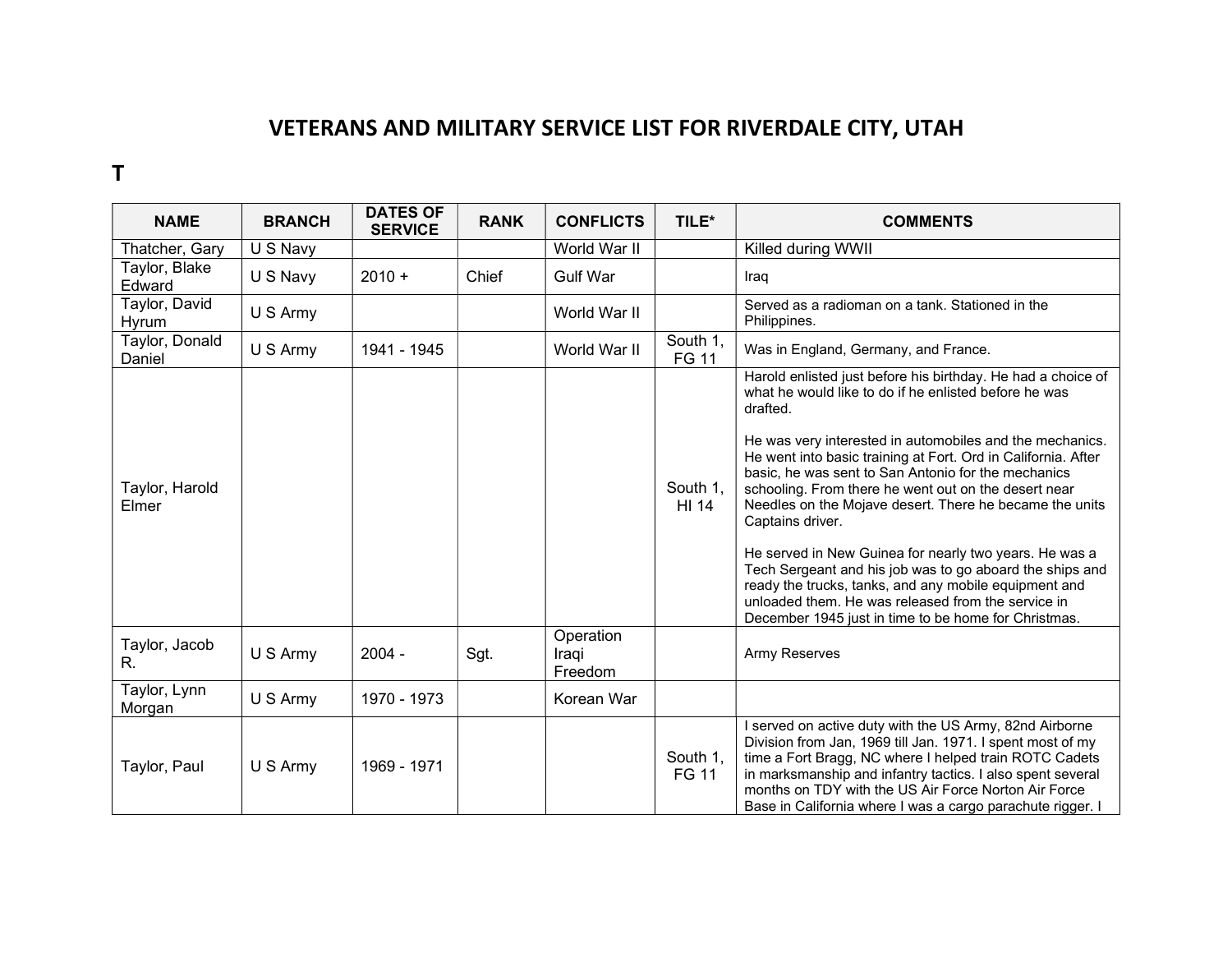|                             |                                   |                                   |                                           |                  |                             | was also a Jumpmaster there and helped train Air Force<br>student pilots in dropping paratroopers.<br>After I was released from active duty, I joined the 19th<br>Special Forces National Guard, and was with them for<br>about 10 years. I traveled quite a bit with the National<br>Guard and served in Korea, Puerto Rico, Hawaii, Alaska,<br>Etc. I was also an instructor at the US Army Parachute<br>School. |
|-----------------------------|-----------------------------------|-----------------------------------|-------------------------------------------|------------------|-----------------------------|--------------------------------------------------------------------------------------------------------------------------------------------------------------------------------------------------------------------------------------------------------------------------------------------------------------------------------------------------------------------------------------------------------------------|
| <b>NAME</b>                 | <b>BRANCH</b>                     | <b>DATES OF</b><br><b>SERVICE</b> | <b>RANK</b>                               | <b>CONFLICTS</b> | TILE*                       | <b>COMMENTS</b>                                                                                                                                                                                                                                                                                                                                                                                                    |
| Taylor, Scott A.            | U S Navy                          | 1967 - 1973                       | Radioman<br>2nd Class<br>Petty<br>Officer | Vietnam War      |                             | U.S. Naval Reserve 9/12/1967 to 1/11/1968. U.S. Naval<br>Training Center, San Diego 1/12/1968 to 9/28/1968.<br>Communications operator: U.S. Naval Communications<br>Center, Adak, Alaska 9/29/1968 to 10/20/1969. Cypto<br>communications supervisor: U.S. Naval Communications<br>Center, North West Cape, Australia 10/21/1969 to<br>11/3/1971. U.S. Naval Reserve 11/4/1971 to 9/11/1973.                      |
| Taylor II, Vivian<br>Alford | U S Army                          | 1952 - 1961                       |                                           | Korean War       |                             | Enlisted in the Army in 1952 and served in Korea and was<br>discharged in 1954. Then reenlisted in the Army in 1957<br>and went to Ft. Carson in Colorado Springs, Colorado. In<br>1958 he was assigned to Ft. Bragg, North Carolina and<br>was discharged in 1961.                                                                                                                                                |
| Terry, Arthur A.            | U S Navy                          |                                   |                                           | Vietnam War      |                             |                                                                                                                                                                                                                                                                                                                                                                                                                    |
| Tesch, Robert               | U S Army,<br>Air Force<br>Reserve | 1969 - 1975                       |                                           |                  |                             |                                                                                                                                                                                                                                                                                                                                                                                                                    |
| Thackeray,<br>Jay R.        | U S Navy                          | 1944 - 1945                       | S/1C<br>(baker)                           | World War II     | South 1,<br><b>HI 14</b>    | Pilau Islands, South Pacific - Invasion of Leyte Gulf,<br>Philippines. Wounded when Japanese suicide crashed into<br>the ship. Sustained head injuries and transported to US<br>Mercy Hospital Ship. Awarded the Purple Heart and<br>discharged from Oakland hospital in August 1945.                                                                                                                              |
| Thompson,<br>Joseph H.      | U S Army                          | 1967 - 1969                       | SP <sub>4</sub>                           | Vietnam          | North 1,<br>DE <sub>2</sub> | 1st Batt. 7th Cavalry                                                                                                                                                                                                                                                                                                                                                                                              |
| Thompson,<br>Robert R.      | U S Army                          | 1960 - 1963                       | SP4-E4                                    |                  | South 1,<br>HI 14           | Last duty station: USAINTC, Ft Holabird, Baltimore, MD.                                                                                                                                                                                                                                                                                                                                                            |
| Throndson,<br>Allen         | U S Air Force                     | 1972 - 1980                       | Technical<br>Sgt                          | Vietnam War      |                             |                                                                                                                                                                                                                                                                                                                                                                                                                    |
| Tidwell, Elden<br>R.        | U S Air Force                     | 1976 - 1995                       |                                           |                  |                             | Metals Technology career field in support of fighter aircraft.                                                                                                                                                                                                                                                                                                                                                     |
| Tillotson, Willis<br>J.     | U S Air Force                     | 1950 - 1971                       | MSgt.                                     |                  |                             |                                                                                                                                                                                                                                                                                                                                                                                                                    |